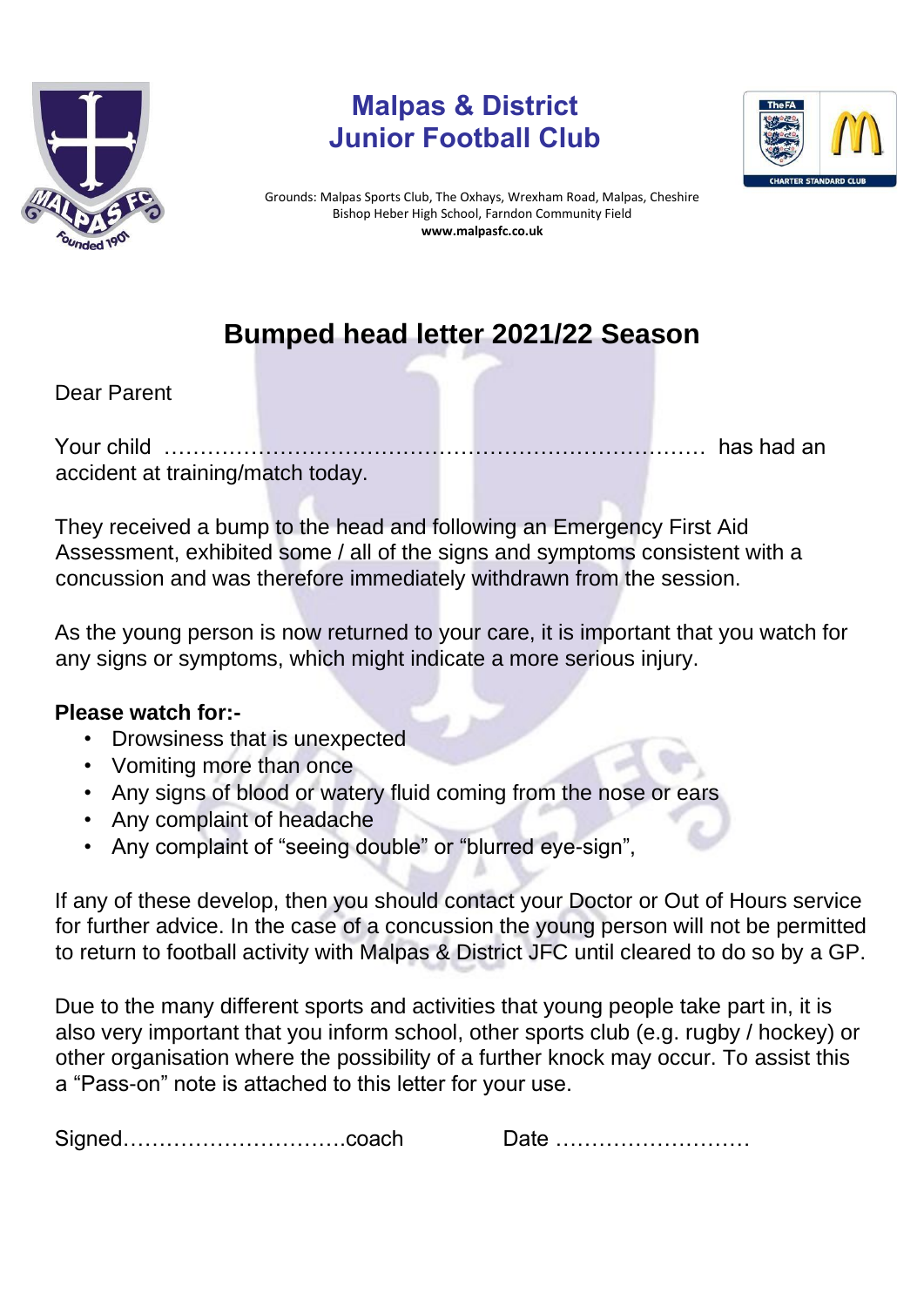Malpas & District Junior Football Club's Privacy Notice and revised Data Protection Policy can be accessed and reviewed at the following link: [www.malpasfc.co.uk/club-policies.html](http://www.malpasfc.co.uk/club-policies.html)



**Malpas & District Junior Football Club** 



Grounds: Malpas Sports Club, The Oxhays, Wrexham Road, Malpas, Cheshire Bishop Heber High School, Farndon Community Field

**www.malpasfc.co.uk** 

## **Malpas & District JFC - Head Injury "Pass on" Form 21/22**

A copy of this letter should be handed to the responsible person in any other organisation where there is a risk that a further bump to the head could occur. This includes but is not exclusive to:

- School
- Other Sports Club / Team (rugby, hockey)
- Social Club (Cubs, Scouts, etc.)

To Whom it May Concern

Name of young person:

Sustained a bump to the head on:

Assessment by a qualified Emergency First Aider identified signs and symptoms of concussion and the player was withdrawn immediately.

You are being provided with a copy of this Form for your information and records in order to reduce the chances of a further head injury taking place within a short period of time.

Signed:

Date:

Manager / Coach at Malpas & District JFC

Malpas & District Junior Football Club's Privacy Notice and revised Data Protection Policy can be accessed and reviewed at the following link: [www.malpasfc.co.uk/club-policies.html](http://www.malpasfc.co.uk/club-policies.html)